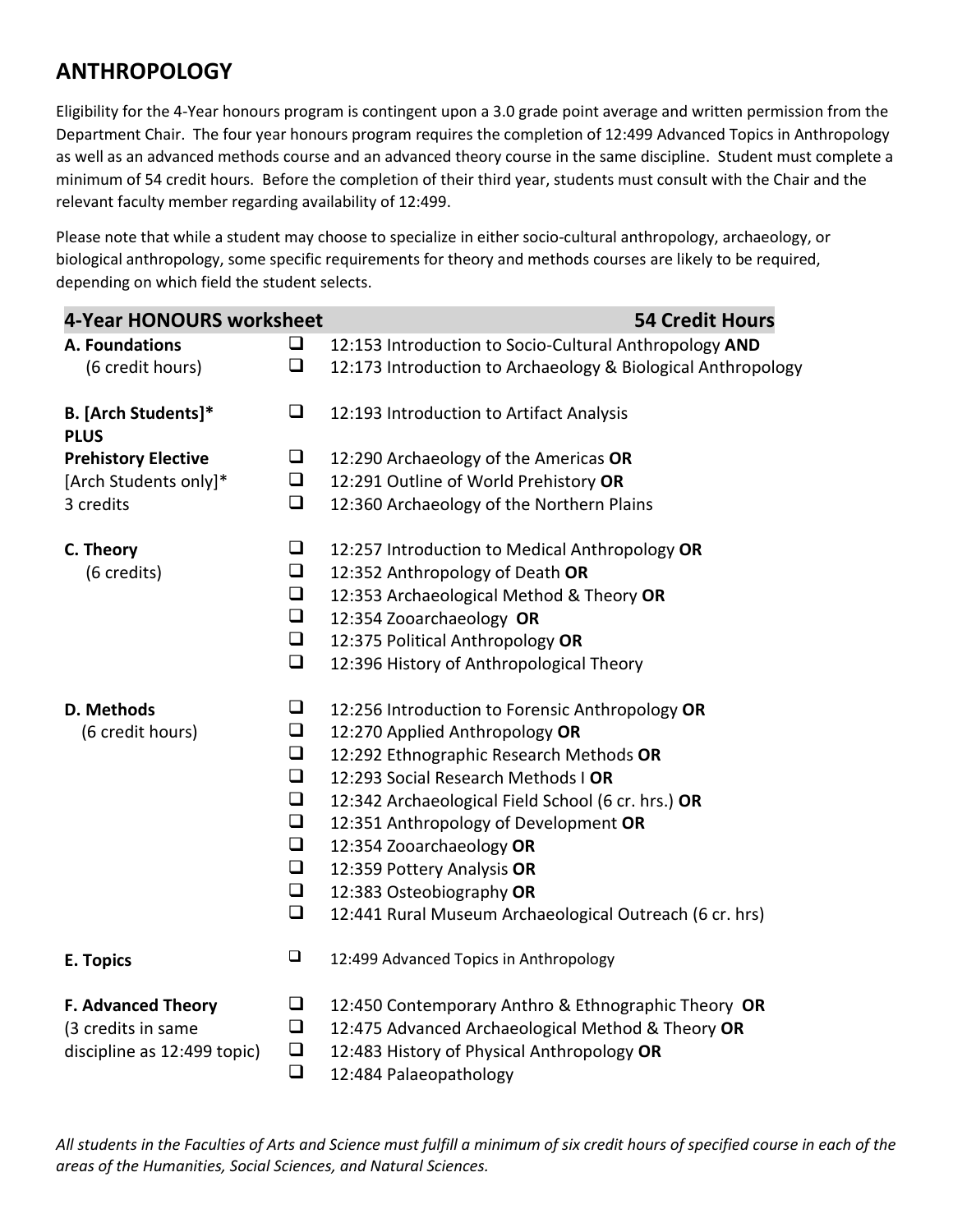| <b>G. Advanced Method</b><br>(3 credits in same<br>discipline as 12:499 topic) | ⊔<br>⊔ | 12:388 Advanced Ethnographic Research Methods OR<br>12:442 Juvenile Osteology & Bioarchaeology OR<br>12:454 Archaeological Science |
|--------------------------------------------------------------------------------|--------|------------------------------------------------------------------------------------------------------------------------------------|
| H. Anthropology Electives**                                                    | ⊔      |                                                                                                                                    |
| ** (21 credit) Arch                                                            | ❏      | 2.                                                                                                                                 |
| (27 credits) Anthro                                                            |        | 3.                                                                                                                                 |
|                                                                                |        | 4.                                                                                                                                 |
|                                                                                |        | 5.                                                                                                                                 |
| 300 or 400 level                                                               |        | 6.                                                                                                                                 |
| (min 15 cr.)                                                                   |        | 7.                                                                                                                                 |
|                                                                                |        | 8.                                                                                                                                 |
| 400 level (min 3 cr.)                                                          |        | 9.                                                                                                                                 |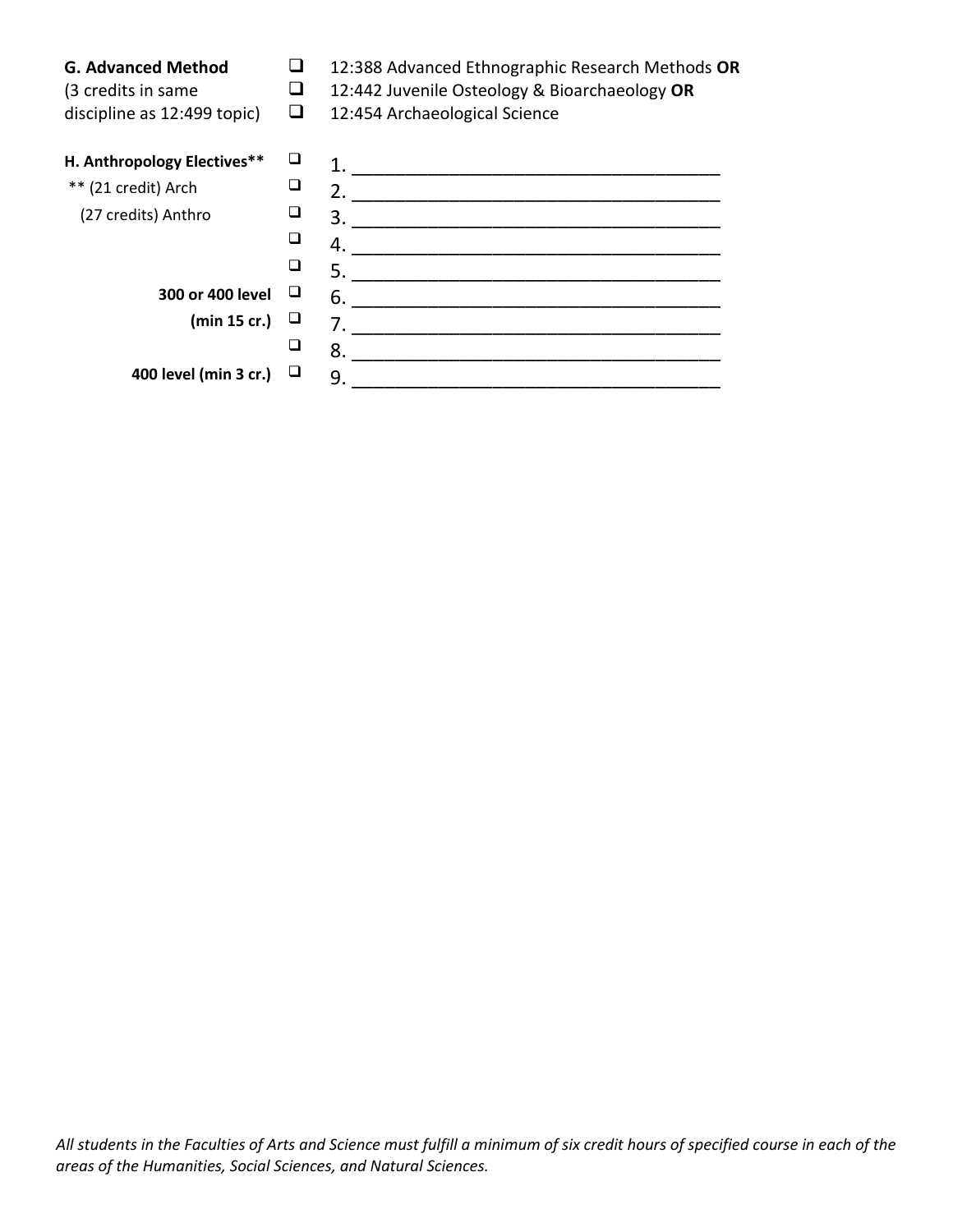| 4-Year MAJOR worksheet        |        | <b>48 Credit Hours</b>                                       |
|-------------------------------|--------|--------------------------------------------------------------|
| A. Foundations                | $\Box$ | 12:153 Introduction to Socio-Cultural Anthropology AND       |
| (6 credit hours)              | $\Box$ | 12:173 Introduction to Archaeology & Biological Anthropology |
| B. [Arch Students]*           | $\Box$ | 12:193 Introduction to Artifact Analysis                     |
| C. Theory                     | $\Box$ | 12:257 Introduction to Medical Anthropology OR               |
| (6 credits)                   | $\Box$ | 12:352 Anthropology of Death OR                              |
|                               | $\Box$ | 12:353 Intro to Archaeological Method & Theory OR            |
|                               | $\Box$ | 12:354 Zooarchaeology OR                                     |
|                               | $\Box$ | 12:396 History of Anthropological Theory OR                  |
|                               | $\Box$ | 12:442 Juvenile Osteology & Bioarchaeology OR                |
|                               | $\Box$ | 12:450 Contemporary Anthro & Ethnographic Theory OR          |
|                               | $\Box$ | 12:454 Archaeological Science OR                             |
|                               | $\Box$ | 12:475 Advanced Archaeological Method & Theory OR            |
|                               | $\Box$ | 12:483 History of Physical Anthropology OR                   |
|                               | $\Box$ | 12:484 Palaeopathology                                       |
| D. Methods                    | $\Box$ | 12:256 Intro to Forensic Anthropology OR                     |
| (6 credit hours)              | $\Box$ | 12:270 Applied Anthropology OR                               |
|                               | $\Box$ | 12:292 Ethnographic Research Methods OR                      |
|                               | $\Box$ | 12:293 Social Research Methods I OR                          |
|                               | $\Box$ | 12:294 Social Research Method II OR                          |
|                               | $\Box$ | 12:342 Archaeological Field School (6 cr. hrs.) OR           |
|                               | $\Box$ | 12:354 Zooarchaeology OR                                     |
|                               | $\Box$ | 12:359 Pottery Analysis OR                                   |
|                               | $\Box$ | 12:383 Osteobiography OR                                     |
|                               | $\Box$ | 12:388 Advanced Ethnographic Research Methods OR             |
|                               | $\Box$ | 12:441 Rural Museum Archaeological Outreach (6 cr. hours) OR |
|                               | $\Box$ | 12:442 Juvenile Osteology & Bioarchaeology                   |
| <b>E. Prehistory Elective</b> | $\Box$ | 12:290 Archaeology of the Americas OR                        |
| [Arch Students only]*         | $\Box$ | 12:291 Outline of World Prehistory OR                        |
| 3 credits                     | $\Box$ | 12:360 Archaeology of the Northern Plains                    |
| F. Anthropology Electives**   | $\Box$ |                                                              |
| ** (24 credit) Arch           | $\Box$ |                                                              |
| ** (30 credits) Anthro        | $\Box$ |                                                              |
|                               | $\Box$ |                                                              |
| 300 or 400 level              | $\Box$ |                                                              |
| (min 15 cr.)                  | $\Box$ |                                                              |
|                               | $\Box$ | $6.$ $\overline{\phantom{a}}$                                |
| 400 level                     | $\Box$ |                                                              |
| (min 6 cr.)                   | ⊔      |                                                              |
|                               |        | 10.                                                          |

*All students in the Faculties of Arts and Science must fulfill a minimum of six credit hours of specified course in each of the areas of the Humanities, Social Sciences, and Natural Sciences.*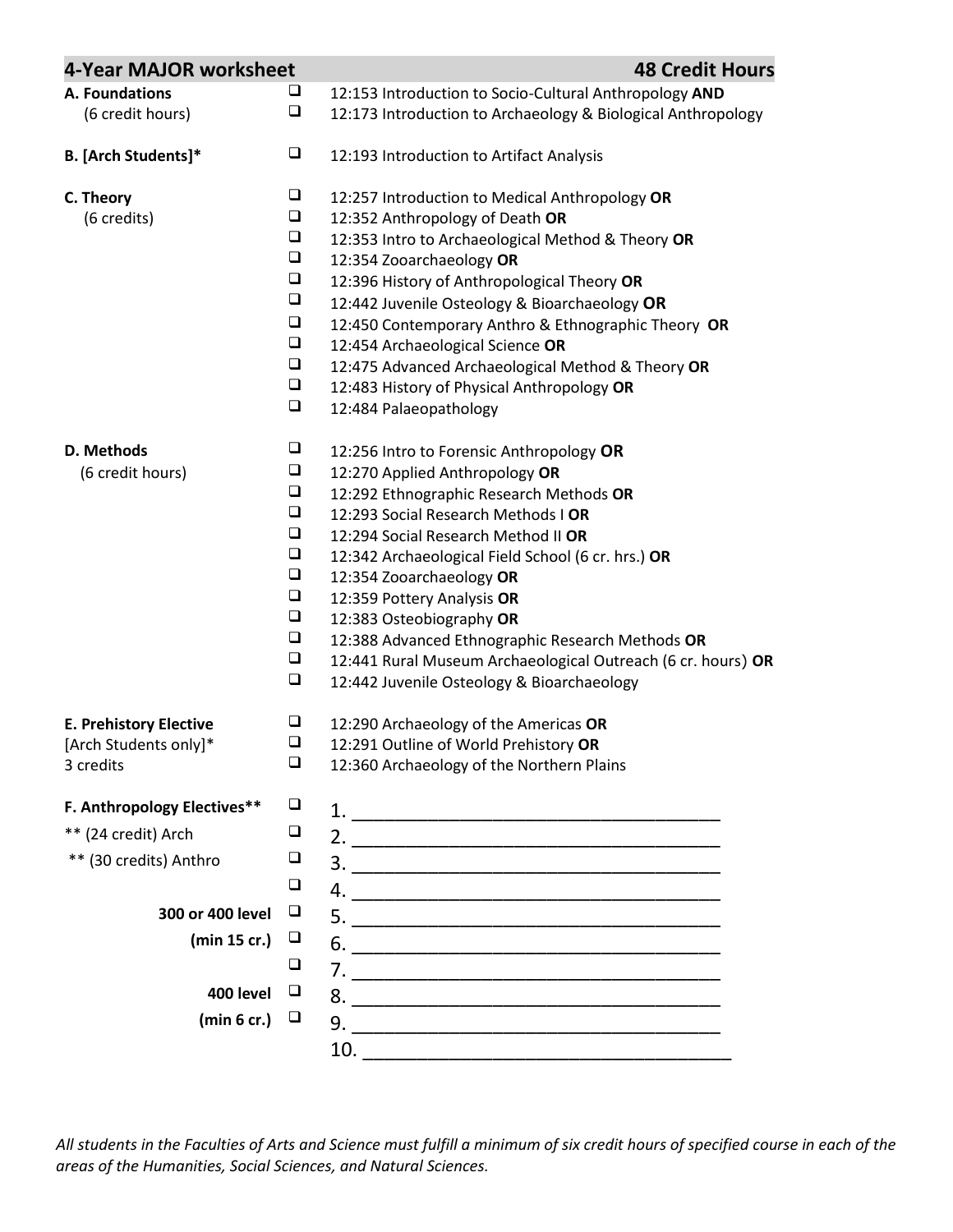| <b>3-year MINOR Worksheet</b>               |   | <b>18 Credit Hours</b>                                                                                                 |
|---------------------------------------------|---|------------------------------------------------------------------------------------------------------------------------|
| A. Foundations<br>(6 credits)               |   | 12:153 Introduction to Socio-Cultural Anthropology AND<br>12:173 Introduction to Archaeology & Biological Anthropology |
| B. Theory<br>(3 credits)                    | ⊔ | 12:353 Archaeological Method & Theory (3 cr.) OR<br>12:396 History of Anthropological Theory (3 cr.)                   |
| C. Anthropology<br>Electives<br>(9 credits) |   | 2.<br>3                                                                                                                |

| 4-year MINOR Worksheet                        |                       | <b>21 Credit Hours</b>                                                                                                                                                                                             |
|-----------------------------------------------|-----------------------|--------------------------------------------------------------------------------------------------------------------------------------------------------------------------------------------------------------------|
| A. Foundations<br>(6 credit hours)            | ⊔<br>⊔                | 12:153 Introduction to Socio-Cultural Anthropology AND<br>12:173 Introduction to Archaeology & Biological Anthropology                                                                                             |
| <b>B.</b> Theory<br>(3 credit hours)          | ⊔<br>⊔                | 12:353 Archaeological Method & Theory OR<br>12:396 History of Anthropological Theory                                                                                                                               |
| C. Methods<br>(6 credit hours)                | ❏<br>⊔<br>❏<br>❏<br>❏ | 12:193 Introduction to Artifact Analysis OR<br>12:270 Applied Anthropology OR<br>12:292 Ethnographic Research Methods OR<br>12:293 Social Research Methods I OR<br>12:342 Archaeological Field School (6 cr. hrs.) |
| D. Anthropology Electives<br>(9 credit hours) | ❏<br>❏<br>❏           | 2.<br>3                                                                                                                                                                                                            |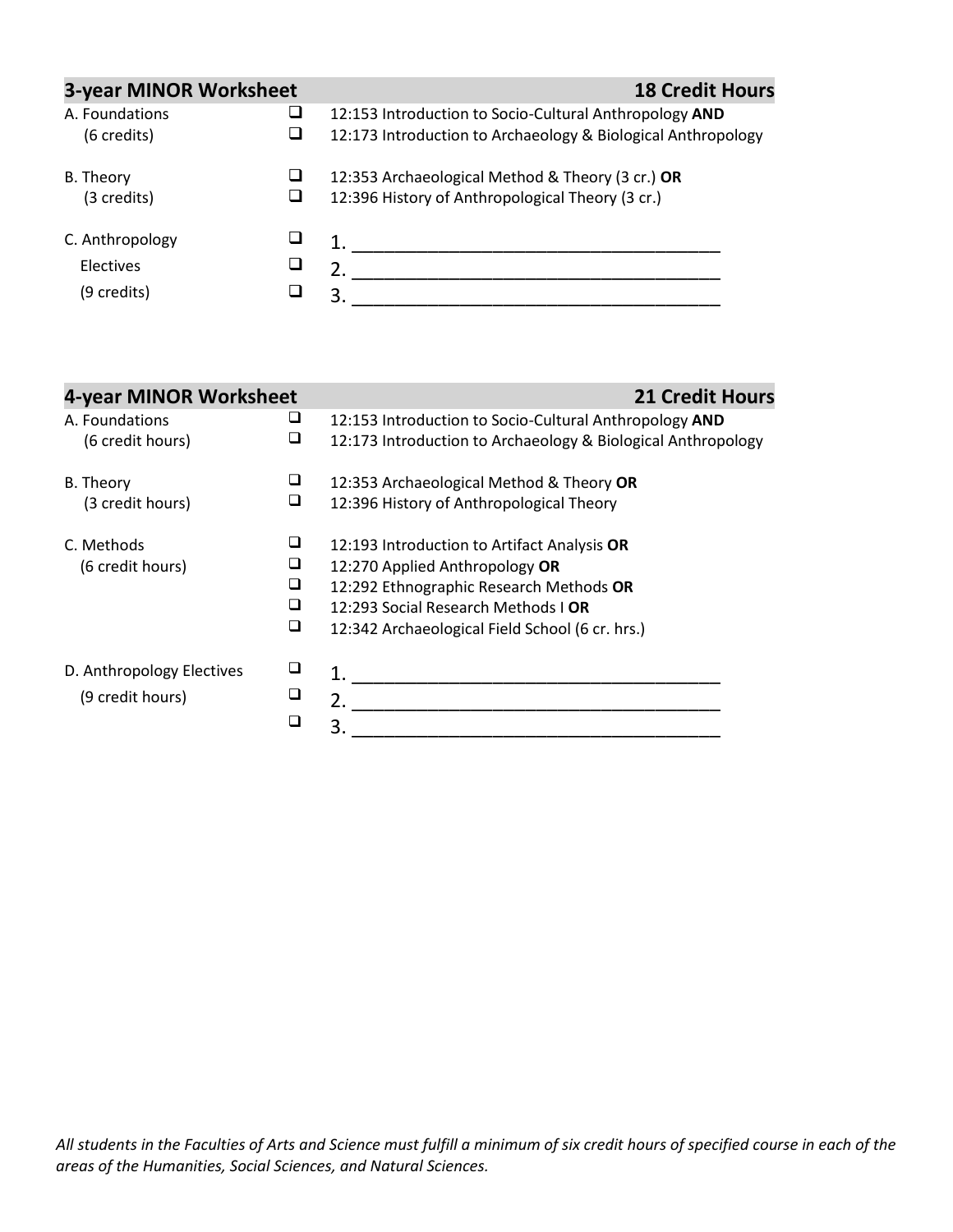## **4- year MAJOR (COMBINED HONOURS) 42 Credit Hours**

The Combined Honours program can prepare students for graduate studies in Anthropology, but some institutions may require students with a Combined Honours degree to take supplementary undergraduate courses prior to admissions to an Anthropology M.A. program. Students thinking of graduate studies in Anthropology should consult with the Department before choosing the Combined Honours route. The recommended program for students intending to pursue graduate studies in archaeology and biological anthropology is the 54 credit hour Honours degree.

**Combined Major** - Students pursuing a combined major must take at least 42 credit hours in each of two subjects, with a minimum of 3.00 GPA in both majors, although individual programs may require more. Please see the appropriate combined subject listings in the calendar for specific requirements. Students must receive formal admission to the program from both of the Departments or Programs responsible for the combined major subjects. **Note:** no minor required.

Students pursuing the 4-Year (Combined Honours) Major in Anthropology must complete a minimum of **42 credit hours**. No Honours Thesis is required.

| A. Foundations<br>(6 credit hours)                     | ⊔<br>❏      | 12:153 Introduction to Socio-Cultural Anthropology AND<br>12:173 Introduction to Archaeology & Biological Anthropology                                                           |
|--------------------------------------------------------|-------------|----------------------------------------------------------------------------------------------------------------------------------------------------------------------------------|
| <b>B.</b> Methods<br>(One of the following)            | ❏<br>⊔<br>❏ | 12:292 Ethnographic Research Methods OR<br>12:353 Intro to Archaeological Method & Theory OR<br>12:383 Osteobiography                                                            |
| C. Theory<br>(One of the following)                    | ❏<br>⊔<br>◻ | 12:450 Contemporary Anthro & Ethnographic Theory OR<br>12:475 Advanced Archaeological Method & Theory OR<br>12:483 History of Physical Anthropology OR<br>12:484 Palaeopathology |
| D. PLUS: 30 credit hours of<br>additional Anthropology | □           |                                                                                                                                                                                  |
| courses of which 15 must be                            | ⊔           |                                                                                                                                                                                  |
| at the 300/400 level, with at                          | ❏           |                                                                                                                                                                                  |
| least 9 at the 400 level                               | ❏           |                                                                                                                                                                                  |
|                                                        | □           | 6.                                                                                                                                                                               |

Note: May only count 6 credit hours of 090/091 courses.

*All students in the Faculties of Arts and Science must fulfill a minimum of six credit hours of specified course in each of the areas of the Humanities, Social Sciences, and Natural Sciences.*